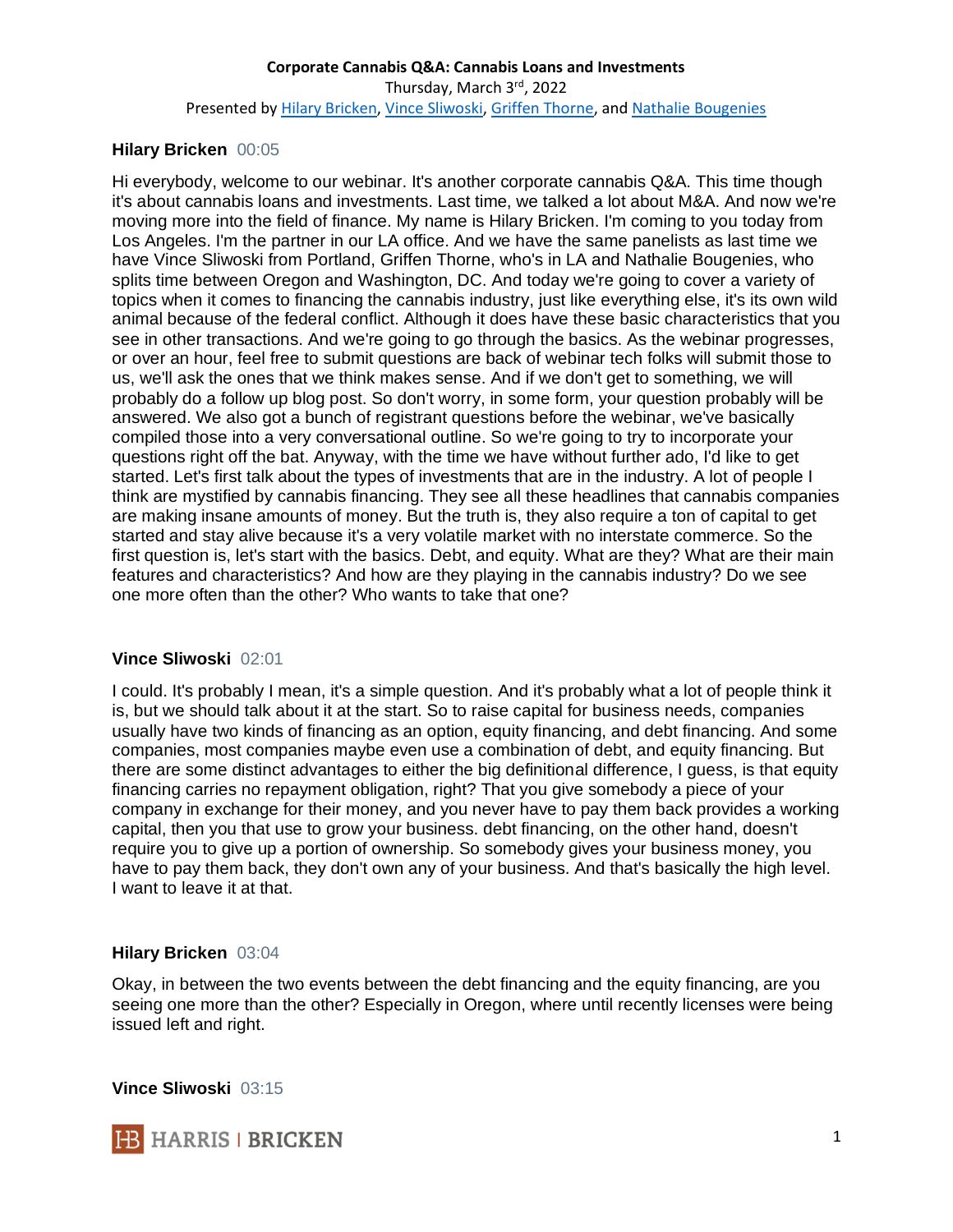Sure. Um, good question. I think with early stage businesses where you know, they're pre revenue, and there aren't assets to seize on for creditors with that, and there's no collateral, and they're in a startup phase, for lack of a better term, we see more equity financing. Usually people want a piece of the business in exchange for their contribution. And as businesses get further along, we see more debt, smart convertible debt, just because it's easier to raise at that point, because you have, you know, standard business financials and things that you can show to creditors, which they could capitalized upon in the event that you're unable to pay them back.

### **Hilary Bricken** 03:59

And I know a question I get a lot, and this is kind of wearing the business hat, not necessarily the wear hat. But should these founders, these initial owners, be afraid to jettison some equity rather than taking on debt? Or does it really matter when it's that early in the company's lifecycle?

### **Vince Sliwoski** 04:20

I don't think it should be afraid. I think, you know, each business is a little bit different. Each business is kind of a snowflake. I think the most important thing that people skip on is just documenting it correctly. And when I say document and document your agreement, directly your debt agreement, I mean, not by handshakes or by text messages, or simply by like a trail of bank paper. I'm talking about actually writing it out in the form of an agreement. So if it's a debt investment, it should be documented by a promissory note or a part of a greater loan agreement. I think that you know, beyond that, it's really up to the business and how the business is oriented, which kind of capital to raise and what's available to you, it may be easier. Some, you may just have one person on the line who wants to be a part of your business in one way or another. And they may say, look, I'll work with you, but I'm only gonna lend you money, I don't want to be a part of a cannabis business as an owner for a variety of reasons. Or you may have somebody on the opposite side, I'm not in this for the short term to make some amount of money on a loan, I want to be a part of this thing as it grows. So sometimes your options are sort of circumscribed by what's available to you.

#### **Hilary Bricken** 05:31

Right on, and, you know, you've given us a nice overview of loans lending debt, let's move a little bit more into equity. Because I think when people hear this word, they may not really understand what it means. And for that, I want to turn to Nathalie, about the main features and characteristics of the equity that you're seeing, and at least depending on state, some forms of equity may or may not be available to you, because the state might restrict the type of entity that could set up for example, right?

# **Nathalie Bougenies** 06:00

Yeah, I think simply put a equity is basically another term for ownership, right. It's a financial stake that you get in the business, and a commitment to share in the profits and the losses. Equity may or may not come with a degree of control over the business in terms of voting rights

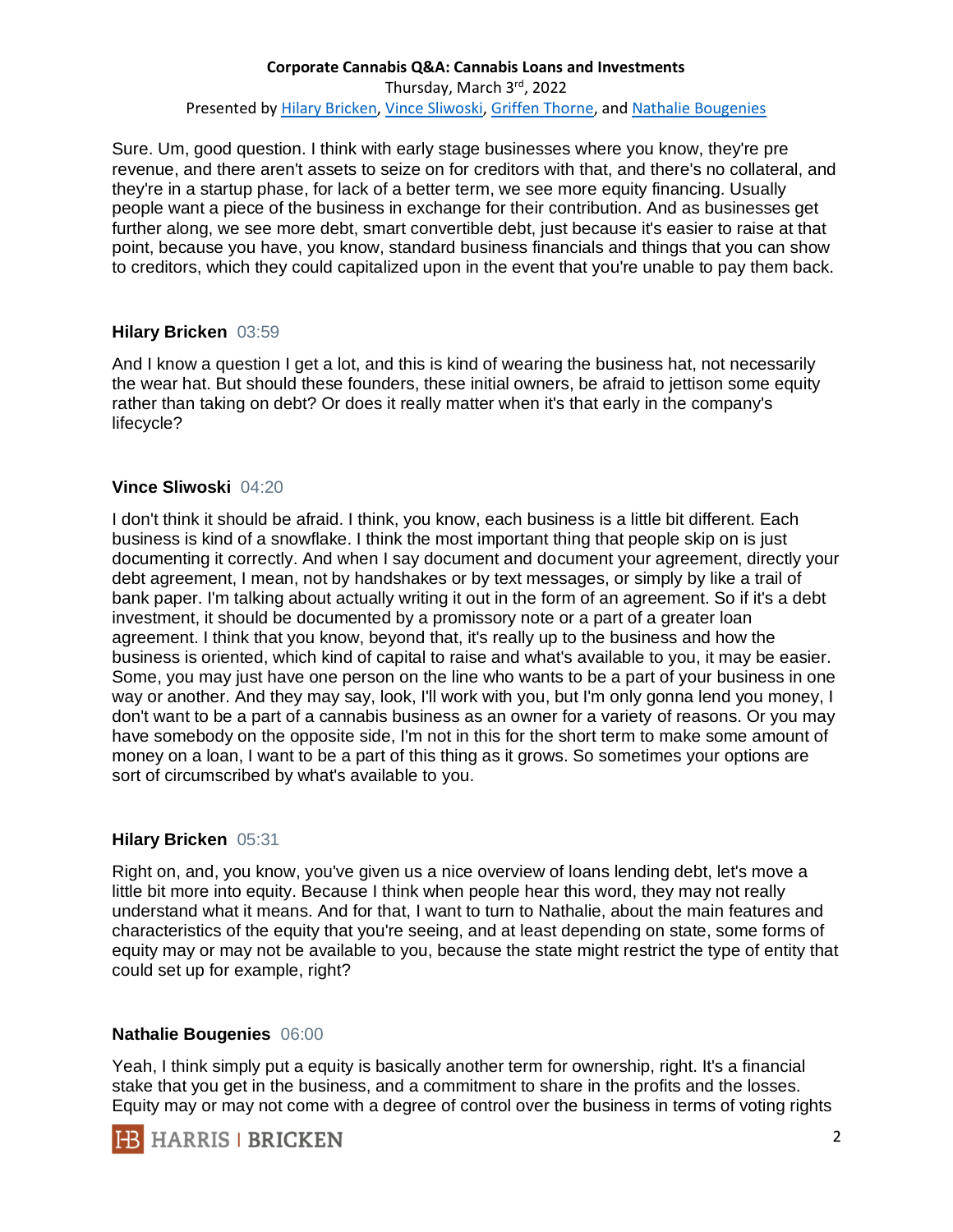and decision making, depending on the characteristics of the equity and how the business is set up. So but I'll you know, later on, we'll go into more of these differences between the voting rights versus distribution. But in a nutshell, that's basically what equity is.

#### **Hilary Bricken** 06:41

And then we've got the hybrid debt equity, right, convertible debt. What is that? What does it mean? What are the main features and characteristics? And I'll turn to Griffin to answer that one, because you've done a lot of convertible notes lately. In fact, I want to tell the audience that in the past couple of weeks, I think you've closed about \$15 million in debt financing on various transactions, including for real estate for cannabis. So give us your take on convertible debt.

#### **Griffen Thorne** 07:29

I mean, it's exactly what it sounds like you do that you do that the old someone and you have the option at some event, or some point in the future if you convert the debt or some portion of the debt into equity in the company. So for example, let's say you loan a million dollars to cannabis company, there may be the pot, you know, like it's either just whatever you want, depending on a deal, or after certain things happens or milestones are hit, you can convert into equity. A lot of the times these involve really complicated formulas for how debt actually converts into equity and the percentages and the value of each share or unit or the membership interest you're getting. And sometimes you actually can set it up where there's a fixed number you convert into at the end, it doesn't have to necessarily be that complicated, but it can be can be quite complicated. The real rationale for doing that is because if you're a debt lender, you don't have to take a lot of the risks you take with equity, like Vince said at the beginning of this, if you give somebody a million dollars for 20% stake in a company, you're not getting that money back, if the company fails, you're now sitting on 20% of failed company. And your best hope would be to try hopefully it can pay off its debts, and then you get 20% of the rest of the money once the company fails, right. It's the best case scenario. So when you're talking about a pre revenue company, some people may not want to actually loan you know, buy into it, but may want to buy it in the future. And the advantage of convertible debt is you can have the arm's length relationship of being a creditor, right. And the option in the future to convert a generally very favorable prices. So it seems like an optional most fate. Or you get conversion rates based on like the present day at the time of the loan is made present day valuation, potentially the company and all this is up for grabs in negotiation. But basically, it allows you to have sort of the best of both worlds option to convert to equity in the future with the security, so to speak of being a lender today. Right. So I'm actually working on a convertible debt deal right now. Those are still happening in the industry. Although in my experience. I think in California, at least what I'm seeing today is a whole lot more of that deals than equity deals. It's just what we're seeing down here.

#### **Hilary Bricken** 09:50

Yeah, I think that's due to the volatility of the market in California. Even though we've had legalization, live licensing since 2018, the dust really has not settled around things like competition and success. And one more thing on convertible debt? What typically, do you think? Is the investor profile there? Are they more conservative? Do they tend to be more

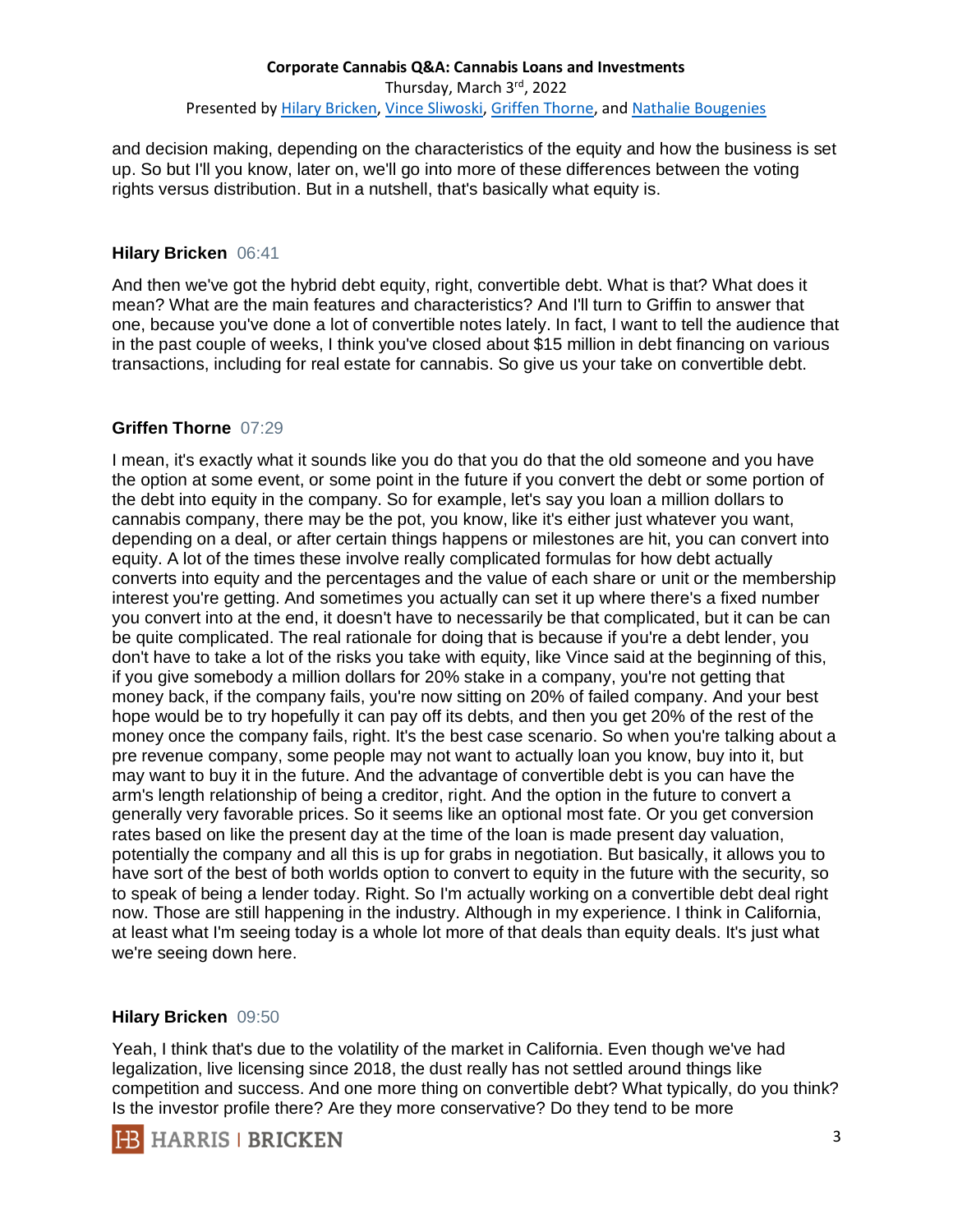entrepreneurial? When is it most appropriate for parties to examine a finance instrument like that?

### **Griffen Thorne** 10:19

I think these days, there was a time a few years ago, and if anyone's been in the industry for a while, they'll understand I'm saying where people are pouring stupid money into the industry, right. And just like any investment that came up, they thought, we're gonna make millions of dollars by putting in. In those days we've seen enough companies, big ones, small ones, medium ones, just burn and fail, and then die off. And so people are way more skeptical and risk averse in 2022 than they were in, let's say, 2018 in California, or 2016. In Washington, Oregon, it's just the level is just different, right? I've seen sophisticated investors or lenders or whatever, the more sophisticated people are looking at that, right, and they don't want to necessarily put money into a company, especially for like the unproven companies or like the mid level companies who aren't as established and the chances that they fail, are going to be much higher than the chances that let's say, like a seven year operator who has positive cash flow, like there's a difference, right. So I think, today, there's much more reluctance to just jump in the equity front, at least in the deals I've seen. And you know, people who want equity are often opting to do convertible debt. At the beginning to the reasons I was talking about a few minutes ago.

#### **Hilary Bricken** 11:36

We just got a really good practical question about convertible debt. And I think it makes sense to answer it right now. Regarding convertible debt, terms and conditions, are they negotiated and finalized upfront? Or do they change over the life of the deal as the company grows and takes on additional investment or once those milestones are hit?

# **Griffen Thorne** 11:58

I mean, I don't think I've seen a convertible instrument where it's been up for negotiation, because the idea is, if you're the guy putting money, or the person putting money into the company, you want to know specifically how and when the terms of conversion are going to hit. Obviously, the parties can negotiate it, but like any contract provision, it's only if both are willing to suddenly change it sometime down the road. But no, I mean, if you're both parties need certainty at the beginning that there's some formula. And if, you know, I suppose they could leave some things open to negotiation, but they would need to be very, very specific about what that is. Because, I mean, would you want to give a million dollars to a company and not be very certain about how it's going to convert? I think the answer is going to be no, right? So it's not something I've seen before.

#### **Hilary Bricken** 12:47

So the answer is the custom is to finalize in stone terms up front, they don't change. And typically, the benefit to the holder of the debt on conversion is that they get to buy into the company in a discount for basically cancelling the debt. That's the whole point. And that's why

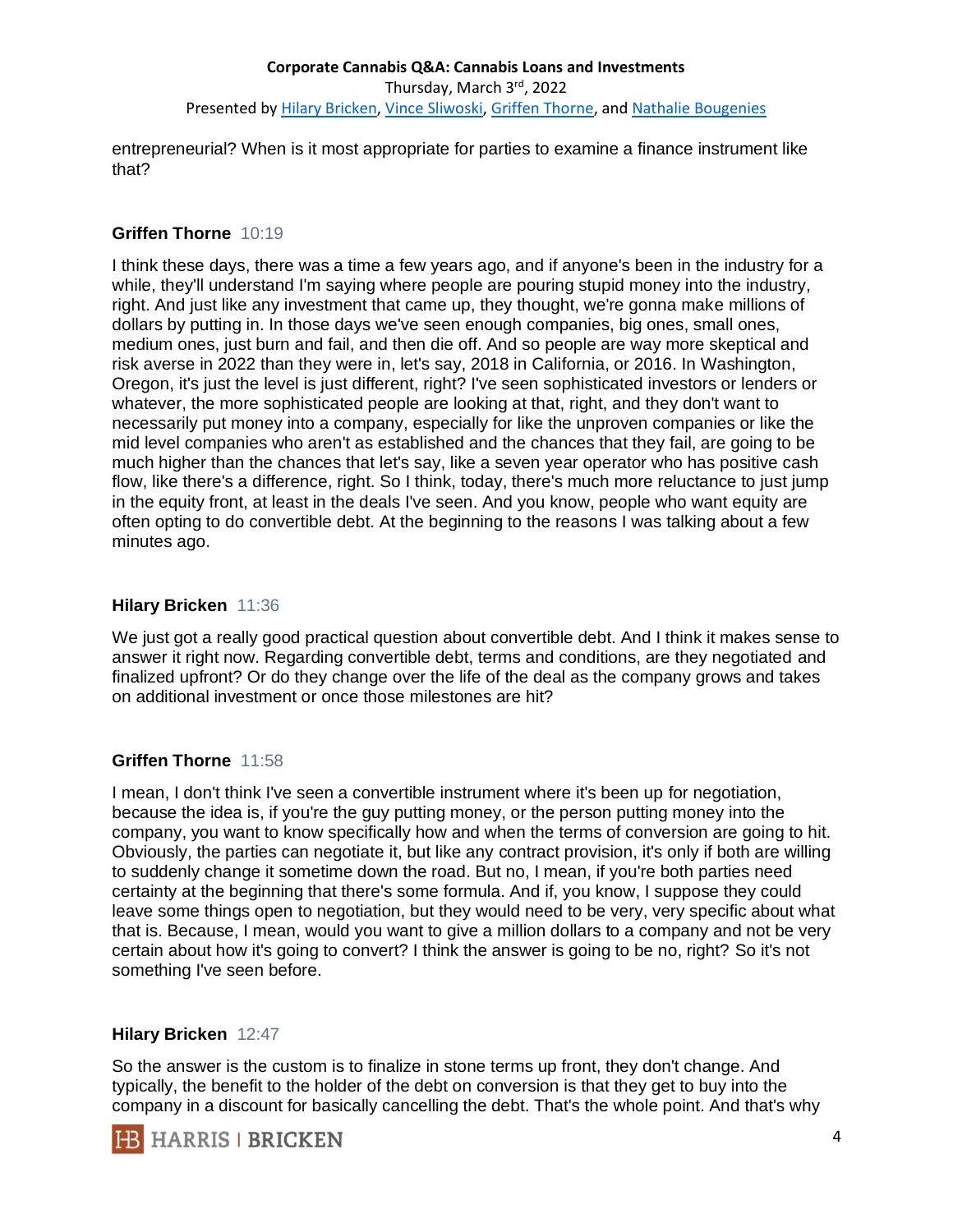those formulas are somewhat complicated. Because usually a milestone or a trigger is a race and onboarding, new investment, so they get to convert at that point, there can be other conditions. And with cannabis, we haven't mentioned this yet. There can be conditions related to regulatory disclosure, we're gonna get into that. And that's not standard for convertible note in most industries. But moving on from the types of investment...

### **Vince Sliwoski** 13:25

Let's talk about one thing that I kind of that we glossed over, I guess, because we talked a little bit about loans and then convertible debt. But one thing I should have probably mentioned, when you asked me that distinction between debt equity is the fact that loans can be secured. Right. And I just think that's important to point out. And when we say secured, we mean that, you know, collateral or something of value is pledged as surety, I guess that the loan creditor can seize on it the loans not repaid. So the classic example, there is a home mortgage, right? It's secured by the property itself. If you've stopped paying the bank, they'll eventually foreclose and they'll take ownership of the home. And that's because the home secures the loans and loans in addition to being securitized by, you know, personal property, real property, whatever. They can also be backed by personal guarantees, right? So a classic example there is somebody lending to a small business, they may say, oh, really, you're just a single member LLC, really, you're the same thing as the business. And I don't want you to tell me when you can't pay me back that the business has no money. So I'm up a creek, right? You have to sign and you have to personally guarantee my repayment of this loan. And loans also, I should add have to have certain terms, right? They just have to, for example, I'll often see people even lawyers, draw up a promissory note with no interest rate, for example, you can't have that. The IRS is going to look at that and consider an interest free loan to be a gift, which can have problematic tax consequences for the parties or it's allowed to impute interest to the loan under Treasury regulations, which is another headache so I mean, that's just one example of a required loan feature in this stuff that Griffen was describing, convertible notes or convertible debt have a lot more technicality and a lot more required features, I would say. But just kind of important to understand that loans can be I guess, buttress by security in general.

#### **Hilary Bricken** 15:20

And we do love security interests. When we're representing a lender. We try to securitize as much as we can, including ownership shares in the company or ownership interest, depending on the entity. We have another got another question. It's basic, but I think it's warranted to address it. Someone asked, what are the main differences between holding, let's say preferred stock, which is traditionally non voting, certain liquidation rights, it's in class to equity compared to let's say, common stock, and convertible debt? Now, to me, they're kind of apples and oranges regarding your position relative to the company. But does anybody want to take that question on?

#### **Griffen Thorne** 16:01

Yeah, I'll answer I mean, you can convert in the end. So this is the basic point I made last week? Well, all this is up for negotiation. Every deal is different. And you have a convertible note, that may not be you're converting into common stock, right, or just the normal membership

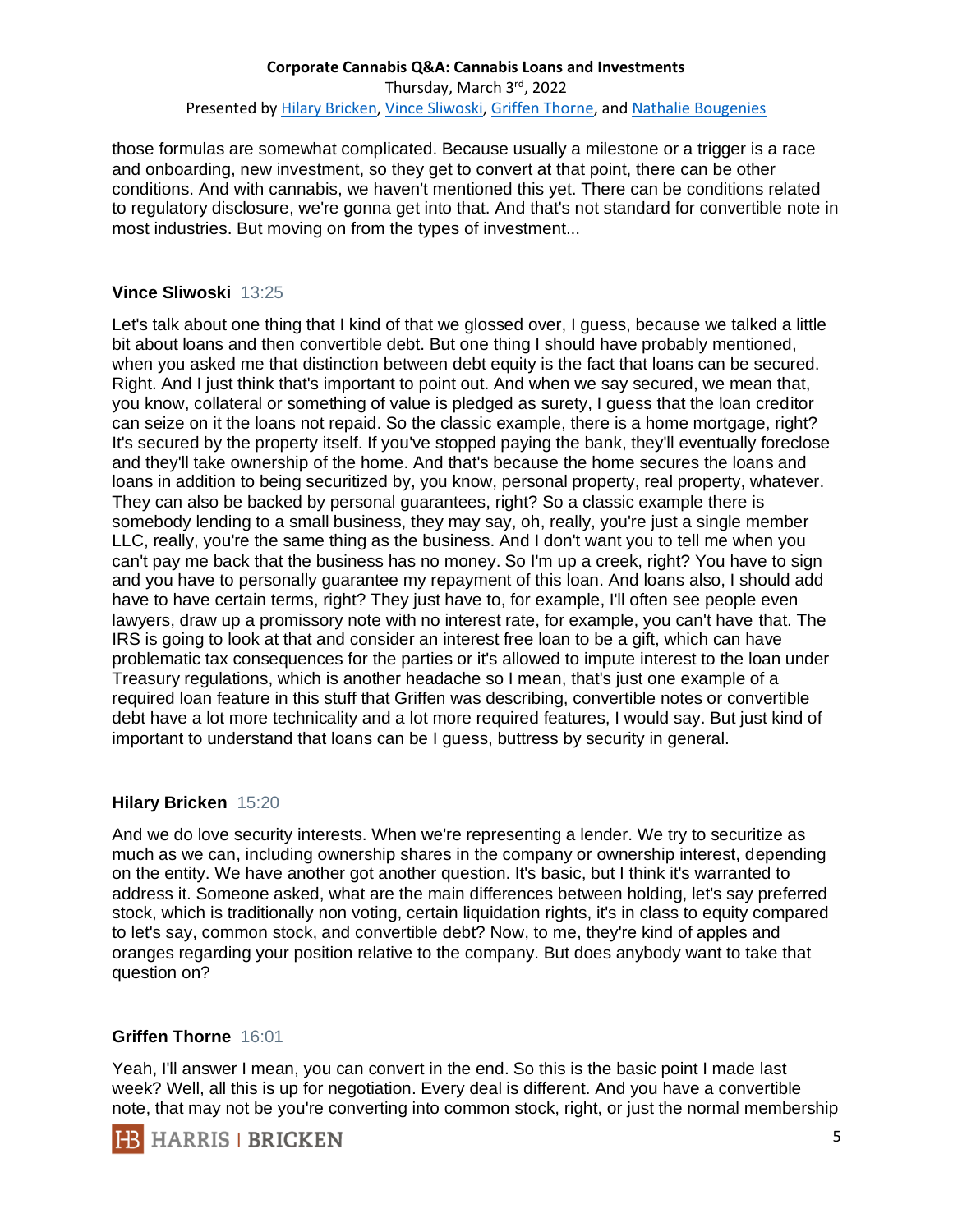interest in an LLC, you might be converted into preferred stock position, right? So once you're a preferred stockholder, you're a preferred stock holder right, and you have whatever rights are given to preferred stock in by the company. Like Hillary said, typically, they have certain rights customarily, but like you could call something preferred stock that has very similar characteristics minus a few things from common stock graded, it's really free for grabs, sitting on a corporate setup. So yeah, if you talk about convertible debt, I mean, the idea is that before you convert, you have zero equity in the company, you have zero right to tell it what to do, you have zero right, any distributions or dividends, none of that. All you get is payment of monthly or quarterly or whatever the deal is interesting, right? And your security, if you have any security, which, you know, again, Vince was talking about, never a good idea to not have security. But once you convert, it's just all about what you're converting into, it could be converted into common stock, preferred stock, right? It's just those are all upper negotiation.

### **Hilary Bricken** 17:31

And the parties need to keep in mind that the conversion is in a different class of equity, than what's dictated by your articles of incorporation, for example, if your corporation or your operating agreement, if it's an LLC, you're going to have a problem, because that's not enforceable for that class of equity. So even that has to be addressed in quarterback from the outset, from the corporate government's perspective, that if a lender wants to convert into a special class of equity, this special class of equity has to be created, simultaneously with the drafting and the finalization of the convertible note. People kind of miss that step as a technicality, but it's a really big one. So moving on from convertible debt. And this I don't think it shocks the conscience or anything. But for the unwary, I'm not sure that they realize that it's a good idea to do due diligence into these companies before they just land. And that may be because a lot of the money in the industry was as Griffin put it stupid money, they weren't checking anything. They were just assuming the cannabis was gonna sell itself. Or it's money from friends and family, where there's not a lot of checks and balances, because there's trust there. But what kind of diligence should cannabis industry investor or lender perform before lending the cash?

# **Nathalie Bougenies** 18:50

I can answer that. I think due diligence in cannabis companies is a pretty unique and more involved process than the typical due diligence that you would conduct in a less regulated industry. So some standard due diligence steps that investors and lenders should take are sample, ensuring that company's licenses are in good standing. That's kind of the first step. Another thing that's important to check is if the license can be sold because some states mandate that license holders be residents of that state, while other jurisdictions banned the sale of licenses to get altogether. Another license related due diligence step is to search search for business past and existing regulatory violations, because those can prevent the company from continuing its business operations. And in some instance, we have seen that violations can prevent a company from selling that license down the road. Generally, you can find that information on the state regulator's website. But other states like Oregon, for example, you'd have to submit a formal request form to obtain that information. Unfortunately, that process can be lengthy. And so if you don't have the time to wait for that information, which is often the case, then you would have to basically rely on whatever disclosures, the company you're looking at, is providing. Let's see a third standard due diligence step that I think is pretty important, especially

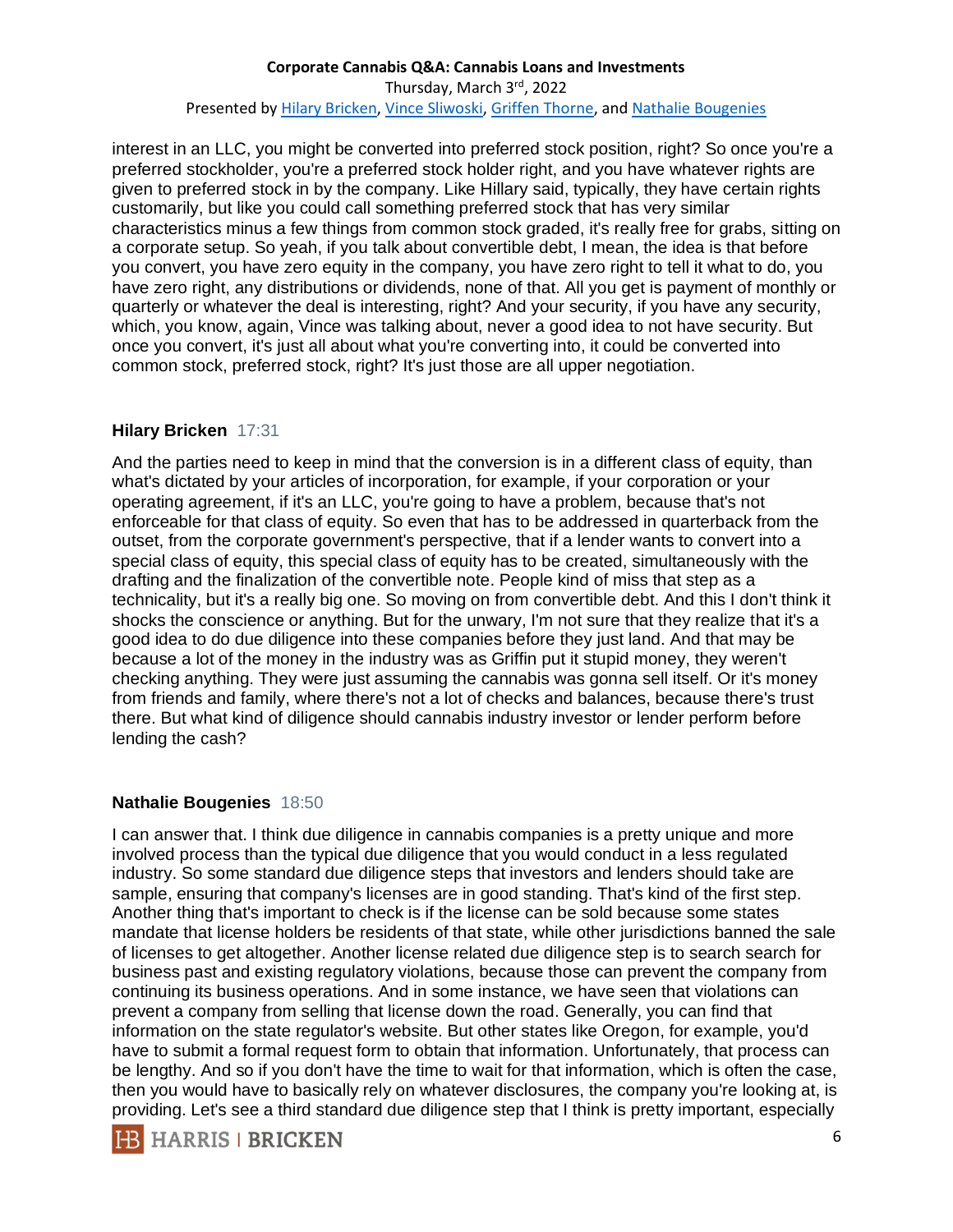when you're dealing with a company that's making finished products, is product liability. Investors and lenders, for example, each can understand the nature of that business. And whether the company is selling a category of products that puts them at risk, or the company at risk of liability. I see that a lot in my work with companies that are making Delta 8 THC products or products that are intended for inhalation, just because we have seen a lot of problems in terms of safety. So really, when investors and lenders are conducting due diligence, they should consider the company's risk of liability and look at things like as have any injuries, or death, then like the company's products, or does the company have mechanisms in place to deal with a product recall, which I think is a really strong sign of a well run company. So those are very relevant things to look at. And then let's give another example of a due diligence, it would be and I guess it's linked to product liability, is whether the company has adequate insurance coverage. And to make that determination, you as an investor or lender would have to closely review the company's policies, especially the policies, exclusion and coverage limitations, because some insurers include standard policy inclusions for let's say, schedule one substances and so that insurance coverage would be useless and would not protect the company at all. So some are, you know, there are many more due diligence steps that can be taken, and they vary across states, because every state has different regulations when it comes to cannabis. But I think those four probably are some of the standard ones that you'll see and should consider.

# **Griffen Thorne** 22:40

To add to that, the insurance thing is really important. Like we have a guy here, who does insurance work, and I had him review policies of borrowers many times and find all kinds of crazy stuff that just the average insurance policies are like really tough to read. And even for trained lawyers who do corporate work, it's like a different language, right? So that's really key. Because as a lender, you want to make sure that if the property if you're if you're loaning and there's a security interest in property, that it's covered in the events mode burns it down, right or there's a flight or earthquake or something which, in California, it's totally possible. But also like diligence, I just cannot underestimate under emphasize this. It is so key for lenders to do this. And it is also something that is you come up with fierce resistance, a huge part of our practice over the last few years has been, even when we don't represent necessarily in the actual loan itself, and telling an investor or a lender, they'll hire us to look at a company and do diligence on them and tell them should I invest my money into these people? Or is it a risk? Or at least what are the risks? And we have heard some absolutely crazy stuff. I mean, I remember once people refuse to give us diligence because someone had loaned them a lot of money. And someone else loaned us money. So why are you guys asking these questions, there's a lot more that we're gonna learn from you. So it's stuff like that that comes up quite frequently in the industry. And you need to be aware of it upfront before you build a lot of time or waste a lot of time negotiating people. Just getting the diligence out of the way right away. Just keep in mind.

# **Hilary Bricken** 24:23

Yeah, I would say if any prospect is telling you, well, this person lent us money. Why are you asking questions? You need to turn it? That's really great. And it's very telling of what's happening behind the scenes. But is anything off limits in the diligence process when we talk about financial diligence with these cannabis licensees ancillary businesses? Or should it just be a buffet of anything the lender wants to get comfortable?

**HB** HARRIS | BRICKEN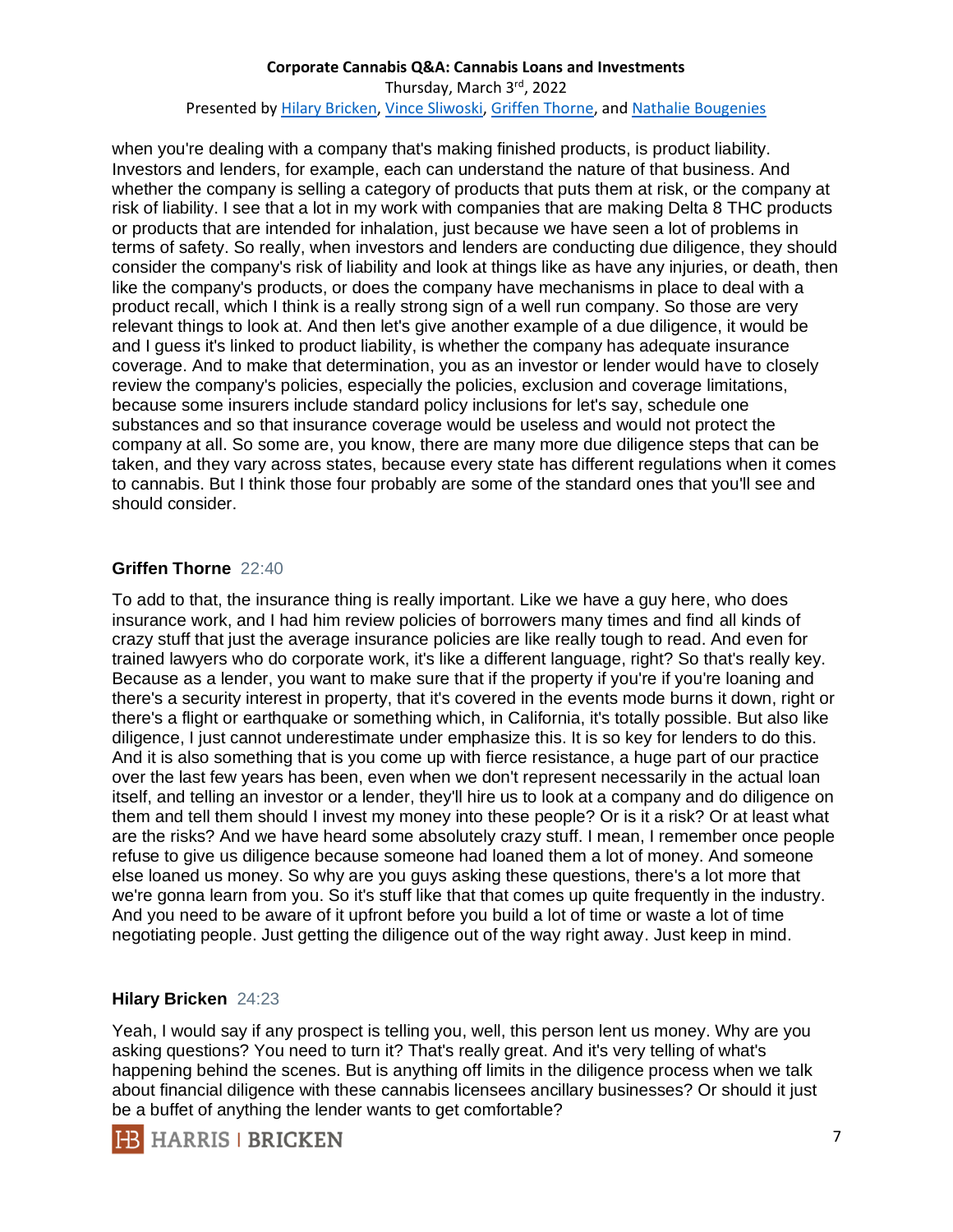#### **Vince Sliwoski** 24:53

I mean, I tend to push clients toward more disclosure, it's not unreasonable for them to ask for an NDA right? I mean, if you're really going to open it up, and people want to look around inside your company, and they may not ultimately agree to do business with you, you want to be protected when they leave, I mean, people could even be pretending that they want to invest in you to gain some competitive advantage in the worst case scenario. So I don't know, I mean, certain things, you may keep off limits, like trade secrets, right? You may not explain exactly what those are, how those work to a prospective investor, other than the fact that maybe you have them, stuff like that, but standard types of company information, financial information, I think you have to put it all out there. If you were borrowing from a bank, they'd make you put it all out there. Company documents, you got to put all that stuff out there if you're an LLC, your operating agreement, other types of agreements, if you're a corporation, shareholder agreement, etc, you have to put that stuff out there, because the lender wants to see that your company makes sense that it's like well run, and that you're able to repay the loan, you know, by the terms of your agreements, or whatever it is. So all that stuff should be should be out there. And, you know, if a potential lender or a potential investor in your company wants to know all sorts of stuff about your company, but not agreed to non disclosure, that's another issue. But if they're willing to agree to non disclosure, I think you gotta err on the side of disclosure.

# **Hilary Bricken** 26:22

Yeah, and this is the really fun part. What are some notorious red flags? Maybe the top five, right? Because there are so many, but we can't get too far afield? What are the big ones that lenders and investors should be looking for? And then maybe on the flip side, if you're the company looking for financing, what are red flags on that side of the aisle?

# **Griffen Thorne** 26:46

I think the biggest one was the one what I said when they wouldn't give us information. I mean, like, anytime someone's not giving you information, that's a huge problem, right. And like if you offer an NDA, and they're still not willing to give you information, I would just say don't do the deal. As a lender, it's easier to walk away. We've told people to walk away many, many times. I've had prospective borrowers literally terminate negotiations, because they asked me questions and like to sort of go back to the last question for a second. You can overdo it in diligence, for sure. Right? If you're loaning \$50,000 and you're asking for diligence, it's just going way overboard. There is a balancing act, right. But like on big ticket deals, everything is fair game, right? Because you're really banking on these companies to be able to pay you back. And oftentimes cannabis interest rates, which is way higher than you normally see. So like, not giving information is just like the number one problem if the company's overly leveraged, right, so you want to find out what their other debt is. And if they have a lot of debt, where if there's provisions that would put other debt ahead of yours, make it more senior, if it's secured. And sometimes there's negotiation about that. But if you're lending to a company that's already very, very leveraged, that can be a huge problem, because if the minute they don't do well, everyone's like vultures are going to circle around them. Right? And you want to make sure you're the first vulture in line, so to speak. Yeah, like regulatory violations, just not doing things

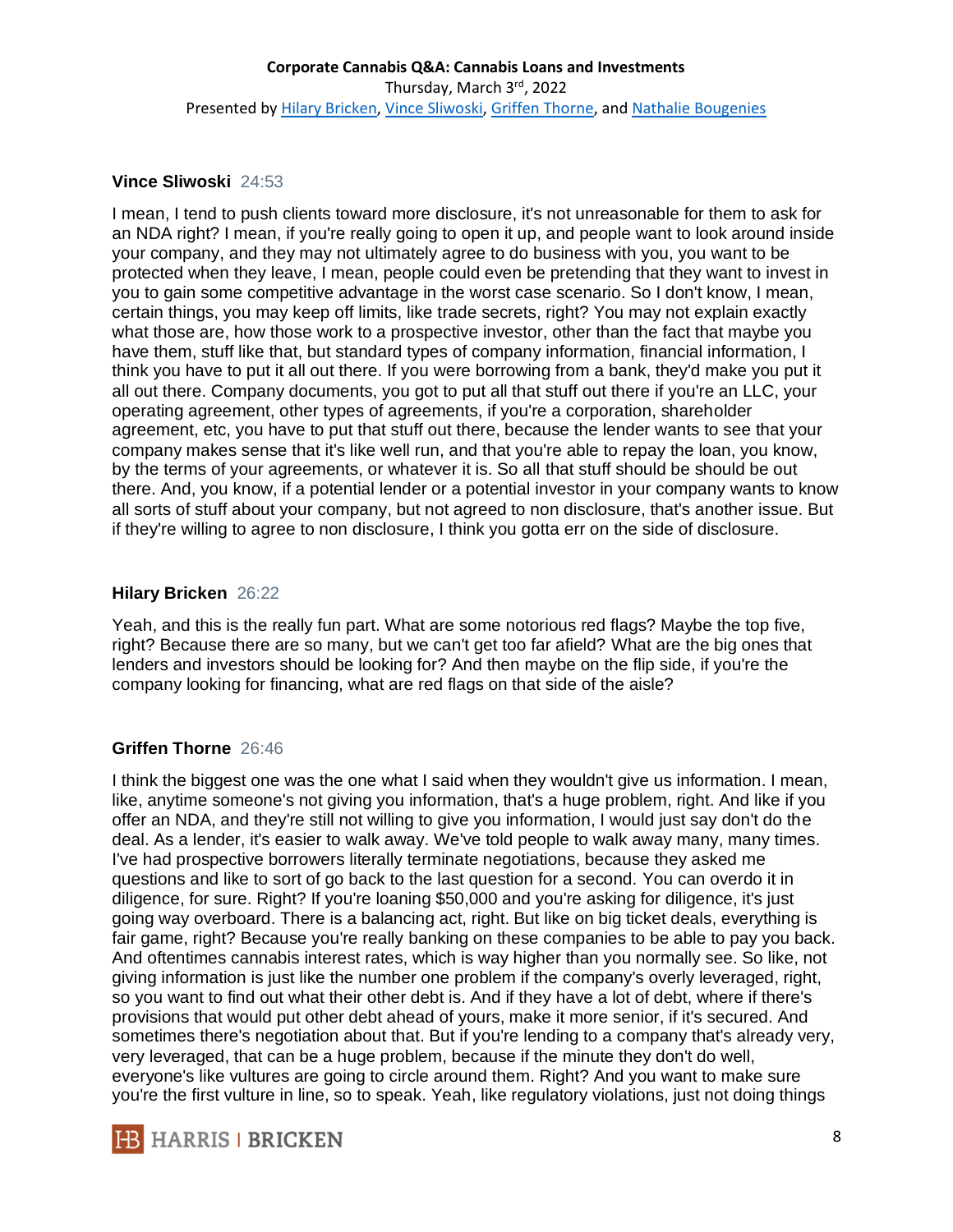the right way. You know, I've seen companies say, oh, yeah, we have facilities in like X, Y, and Z city. And then we ask, oh, can we see licenses? Oh, we're applying for a license, we don't have a relationship yet. Do they? Why'd you just say to us, you have facilities that are in the cities if you don't even have a license, right. And so it's just stuff like that all the time, you need to constantly be on your feet, checking things, double checking things. I've seen many, many times we're on the eve of closing, and some massive new discovery comes out. Oh, we just figured we just found this out. By the way. We just found this out, we could not have discovered this earlier. So that's a huge shame. And then one more thing, that constantly comes up in negotiations, not just in this, but in M&A, basically, any other kind of deal. If you have a contract, purchase agreement, whatever. Oftentimes, there's representations by the borrower or seller or whatever, that's, to the best of our knowledge, X fact is or is not true, right. So like, to the best of our knowledge, you know, we're in compliance with all laws, the best of our knowledge, we paid all our taxes, when they start negotiating and saying, we don't want it to be constructive knowledge. We want to just be actual knowledge. My ears prick up a little bit, because if you're not familiar with the difference between those two, actual knowledge is, I have actual knowledge that effect has occurred. I know it, it's, you know, my walls are painted white. I have actual knowledge that they're white, right. Constructive knowledge is a legal term meaning you should know something if you acted reasonably right. So if I get a package from the IRS that's six inches thick, and I don't open it right well, I don't have actual knowledge that I, you know, maybe I getting a tax lien against this or that asset, right. But I should have opened it, it would have been a reasonable thing for me to do and open it and look at it and figure out what it says. So constructive knowledge is always key.

# **Hilary Bricken** 30:19

I would say I'd add to that just from personal experience, get an org chart as well, before you commit, if it's a convoluted corporate structure, that's going to tell you right away, that there are probably fires elsewhere. And if you can't understand it, that's hugely problematic. Also, for personal guarantors, which we try to seek out a lot, because some people don't want to give secured interests, you need to diligence, the person providing the personal guarantee. Typically, it's going to be an individual high net worth wealthy person. And I would recommend at least three months of bank statements, six months if you can get it and at least three years of tax returns so that you know that the person is good for it. Otherwise, the guarantee is completely and totally meaningless. Now let's talk about tools to retrieve some of this information. Because we get very annoyed as attorneys, when we send out diligence lists and nothing comes back or months go by and nothing comes back. What can we avail ourselves of in the public record, to shore up some of this information about these people?

#### **Vince Sliwoski** 31:26

Sure, I could probably answer that. So I mean, you'd be surprised that what all is out there, if you kind of know how to search, the classic tool is just internet research, right? Google, if you're looking at investing in a cannabis business, you should be able to find out relatively quickly just from a Google search, whether that business is in good standing with the state that will be on the Secretary of State's website, whether it's licensed by the relevant cannabis agency, as Nathalie talked about earlier. But beyond that, you can gain access to information that may not be just published on Google by putting in a simple public records request. In most states, all states have open record laws, open government laws, and you can get a lot from the

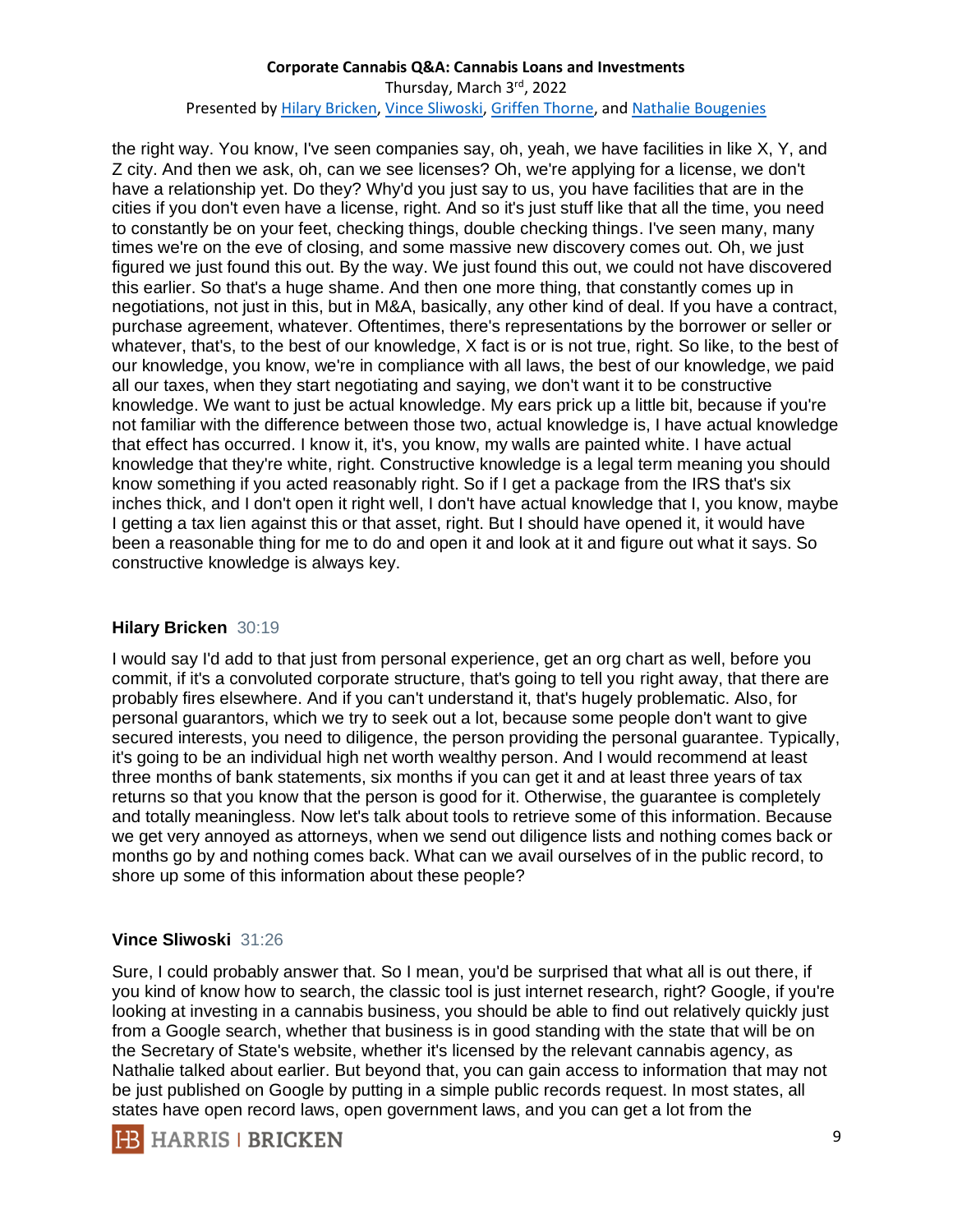administrative agencies interacting with the licensee with whom you're going to invest and some of that can be pretty valuable. Here in Oregon, for example, we run one of those requests, literally every time we're helping somebody buyer buy a business, but sometimes invest in a business. Because you want to know, are they about to lose their license? Have they had a bad compliance history, it cetera, you'd be surprised what pops up in these files, and it costs nothing, typically to ask for them. Or maybe sometimes you pay a small fee for the state making photocopies and things like that. Beyond that, there are also private tools to access public information. So by that, I mean here here, for example, at our law firm, we subscribe to this pretty powerful skip trace software, and we can type in somebody's name. And it pulls up this huge report on you know, have they ever been convicted of anything? Do they have any judgments against them to have any liens against them, etc, etc. And that's incredibly valuable for researching, say, you're going to invest, like we talked about the single member LLC, or where the business is really dependent on one key person, it's nice to know about that person. So you know, ask your law firm, if they have any sort of proprietary search tool, some of those tools are only available to say law enforcement and law firms and things like that. So sometimes working through your professional representatives office can be a good way to go on that. But those those are generally the public tools that can be used in diligence gathering. And, again, free to do for the most part, got to do it, if you skip over it, and you find out something later that you should have known you'll feel pretty stupid. So start there.

### **Griffen Thorne** 33:41

Don't forget to add to that, UCC lien searches, ICC or lien, it's when you have a security interest in something you're permitted. Most of the time under the security agreement to file what's called a UCC-1 statement, which will be put to California they're on the Secretary of State's website, you would search a business and see if they have UCC-1 statements with your show existing security interest. A really important point, though, is that some people don't actually go and file them. So there could be security interest out there that don't show up. But like deeds of trust mortgages, the things that affect actual property, those should be available to the county until law firm can be able to find those through like a business report, property search, things like that. So you'll be able to see any sort of recorded instrument but protects property which most states they wouldn't even be effective if they're not recorded. And then UCC filings, but just what it says is like, you cannot just rely though alone on a Google search because there's just naturally going to be stuff out there that's not it. And so, I like to send a written Diligence Questionnaire that has spots for people to like literally check or write N/A or applicable with notes because if they say for example, note that there's no security interest on our on our property, right? There's no deed of trust. out there, they wrote No. And then turns out that there are, well, then you have, they can be potentially liable for fraud or violation of a representation warranty. So I like to get things in writing, if I can, and insist that people respond to the actual questionnaires. It's really helpful for later down the road. You doing your own diligence is key, and then also researching regulations, because oftentimes people tell you, oh, yeah, the structure that we want to do is totally legit. And then you go look at the regulations, and you're like, wait a second, it's not legit, or there's all these other caveats that you just glossed over, that are going to make this deal a lot more complicated.

**Vince Sliwoski** 35:35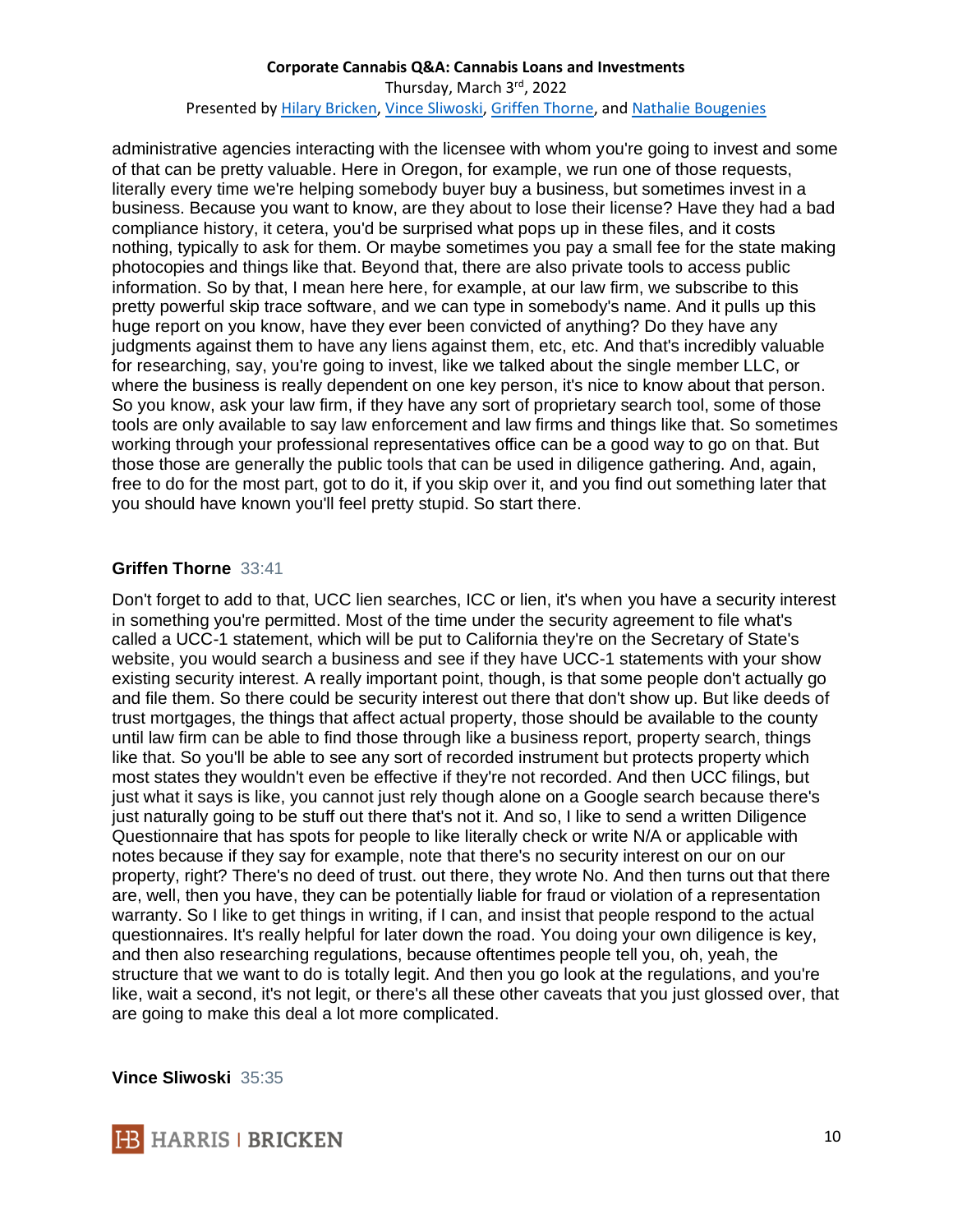Yeah, there's sometimes they need the money really fast, because their business in a precarious place, right. And they'll be like, don't worry about the disclosure. We can do that later. I mean, a lot of states require you to disclose to them, if there's a new owner coming in, or if there's a lender up above a certain amount before that money comes across to the business. So check out the rules, like Griffen said, it's a trust but verify thing, in my opinion. So if somebody is saying yes and no, and etc, etc, on the due diligence checklist, fine, but check it out for yourself, too. And there's certain classes of diligence you can do that are more specific to certain types of lending, like real property, Griffen talked a little bit about looking up deeds, and you can get lot book reports, and you can work through title companies, etc. But yeah, I mean, you'll never be sorry, you didn't do enough diligence. I'll say that.

### **Hilary Bricken** 36:22

Yeah, it's basically a form of leap of faith. There's only so much that you can uncover but a seasoned law firm, should have these comprehensive checklists to basically record the responses, be able to evaluate the danger in the transaction. And then it's a business decision for the lender if they're willing to proceed in the face of a certain amount of ignorance. And that's where the drafting becomes very important on the actual documents regarding things like knowledge, representations, and warranties. And just to kind of close out diligence really quickly, what are some of the specific diligence issues related to cannabis rather than what you'd see maybe in a normal arm's length financing deal that licensees have to deal with and investors and lenders should know about?

# **Vince Sliwoski** 37:14

Well, for me, some of its on the financial side, because and a lot of that, in my experience relates to record keeping. Cannabis businesses, for a variety of reasons are often lackluster record keepers, I'd say. Some are bank, some are not. When you're dealing with a non bank business, you're dealing with a cash business, it's harder for a cash business to compile accurate financial records. And it's harder to audit those records. So you know, circling back around, ask for financial statements. As a lender, you want to see a balance sheet for sure. You want to see P&L for a year too, debt schedules as Griffen referenced, it should be in the balance sheet, but still, and hopefully you'll see a tax return or two. Things like that, and talk to the business owner, that's part of diligence to talk to people. And if it's a bigger business or a bigger loan, if you're under the seven, eight years, you're talking to the controller or the CFO of the business, you're entitled to do that, try to understand their cash management process, make sure provisions have been made to pay not just payables and invoices in the regular course, but other senior debt and obligations that could make repayment of your loan harder. And lastly, I would tell people to ask about taxes, right? Cannabis businesses pay a lot more than regular businesses impacts because of the punitive Treasury code section called 280-E. So ensure that they've been budgeting for this and quarterly reporting, because they should be making estimated payments, a lot of these businesses and make sure they're sort of factoring the full tax hit into the cash flow planning. I've seen businesses just drop the ball on that.

#### **Hilary Bricken** 38:43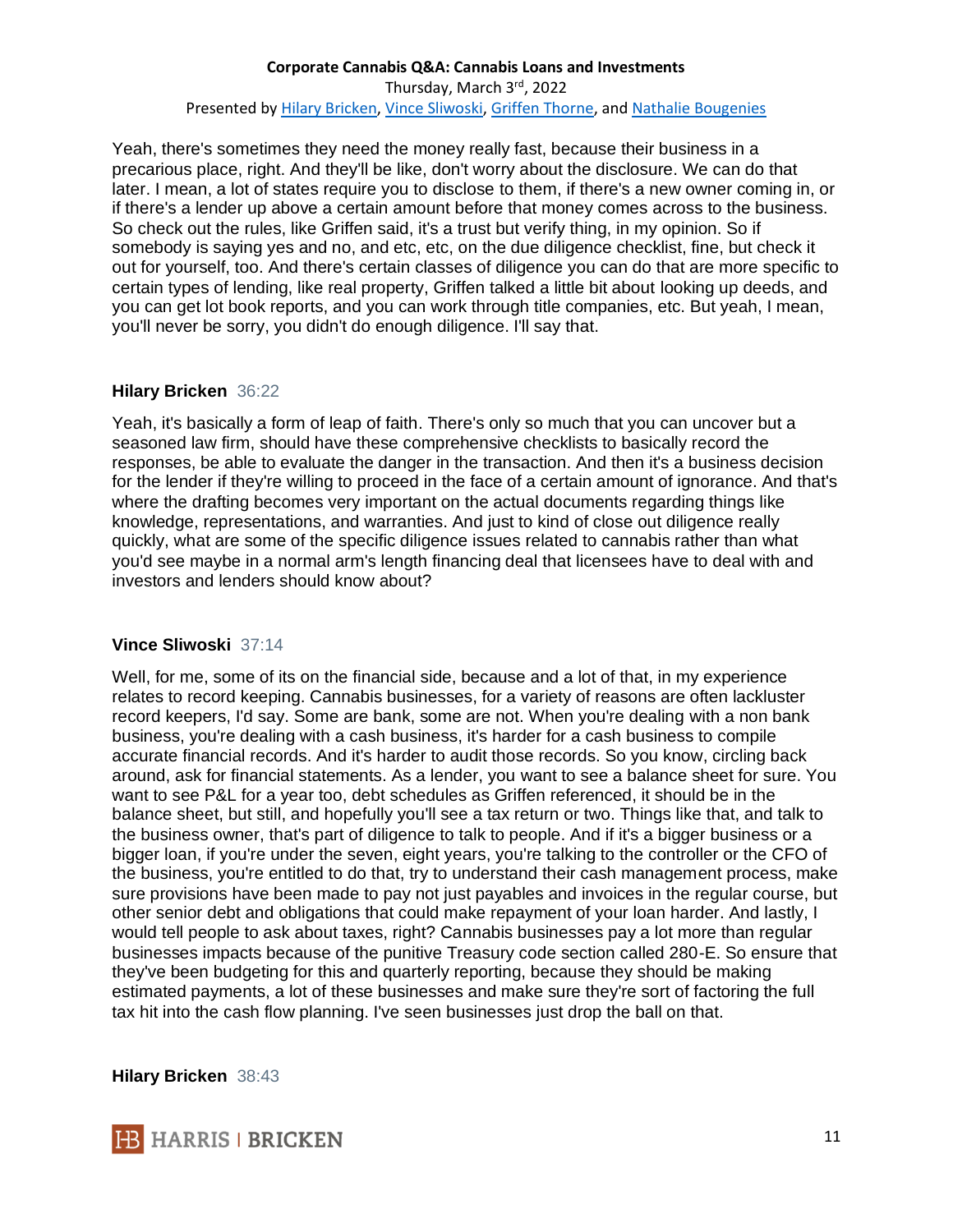I'd add to that, just prospectively, all of these states have disclosure requirements. And then we touched on it briefly for anything from owners, which can be a statutory term, it doesn't always mean equity, to financiers due to parties of interest, depending on the level of financial interests, sometimes it can come down to the amount of the interest that's in play. And there are strict timelines around when you must report sometimes is actually before there's any kind of a closing, I can tell you where we're at in California, it's basically 10 days after you close the transaction, we will have to have disclosure. And that sometimes means that the financial interests are going to be subject to things like background checking, fingerprinting, they'll be giving over certain amounts of personal information. And they need to be prepped for that because we've had situations where the deal has been done. And then only after the fact the investor or the financier finds out that they have lo and behold, have to disclose the state. And we all know who the state shares information with that would be the federal government. So you're going on record essentially as aiding and abetting and conspiring to violate the Controlled Substances Act with drug traffickers. It's not an insignificant event. So make sure before you do the deal, after you've cleared the diligence and had your heart attack, that you understand the regulatory sphere, what's gonna be required around disclosure and timing. Let's talk a little bit more about compliance, it's kind of a nice segue is any kind of investment typically allowed universally in the cannabis industry on this crazy, crazy state by state basis?

### **Vince Sliwoski** 40:12

Sort of, it depends and when I say it depends, I'm not really talking about, you know, equity versus debt or something like that I'm talking more about who can invest and when they can invest. A lot of states have disclosure and vetting requirements, especially at certain thresholds of business involvement. So, I mean, yeah, most states will allow you to make a million dollar loan to a cannabis business. But perhaps that may not be until you're vetted. Most states will allow you to be an investor in a cannabis business unless you've committed all these hideous crimes recently, or something. But again, you may not be able to invest exactly when the business would like you to invest, or when you'd like to invest. So a really important thing before moving money over is just understanding how the regulatory structure is with respect to what we call ownership interests, or financial interests or beneficial interests in the cannabis business. And beyond that, if you're clear on the regulatory side, typically within most states, there's no reason you can't do whatever kind of thing you want, whether it's a simple equity play a simple debt play where you get fancy with a convertible note that has all sorts of complex terms in it, like Griffin described.

# **Griffen Thorne** 41:27

We got a question asking if California, our lenders subject to disclosure requirements, it's pretty unequivocally clear that they are in the state of California. The DCCs rules say the difference between financial interest holders and owners, the difference being that certain equity or debt positions may render someone a financial interest holder, which is like a low disclosure requirement here. And it's always after the fact at state level, but owners requirements are different and involve background checks. And so if you're like El Chapo or some really bad guy, you're probably not going to be able to loan money, especially to report or own, you know, significant amount of equity in cannabis company. So, yeah, I mean, I don't think I've ever seen a situation where someone loaned money through cannabis company, I don't think there's a good faith way to say that's not a financial interest.

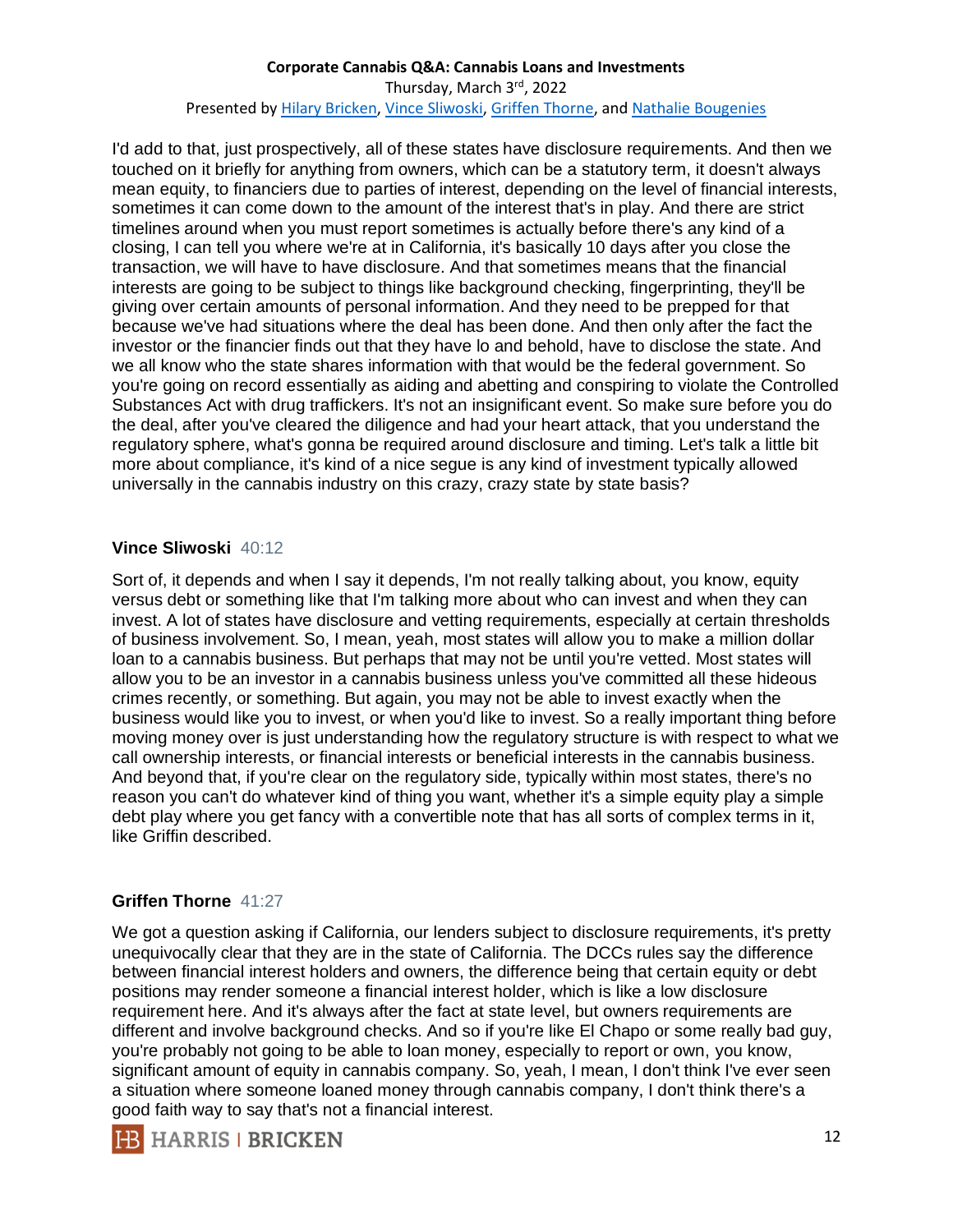#### **Hilary Bricken** 42:25

Agreed, although we do have statutory exceptions, that don't constitute financial interests that are beyond the scope of this talk. But straight lending, it's going to land you in a financial interest holder position, unless you are a financial institution, namely a bank or credit union. But good luck trying to get a line of credit or loan from those guys. What about for hemp related investments or their investments that are kosher versus not? What's the regulatory landscape for hemp?

### **Nathalie Bougenies** 42:52

I think that it's actually very similar to what Vince described in the cannabis marijuana space. But for him, really we're talking about key participants are basically people who have some sort of control over the company or have a certain level of ownership interest in the company they have them do a criminal background check to make sure that they don't have any felony conviction on their record. And if they do, then they can prevent them from being able to invest in the company. Also, any change of ownership or in the business structure by a licensee typically has to be pre approved by the state regulators. That's very much the case in Oregon, for example, where I practice. And then you also have some jurisdictions in the US where they put a cap on the amount of ownership interest that every investor can hold in that company. So these types of restrictions really have to be addressed with investors before they come on board and start signing documents.

#### **Hilary Bricken** 43:59

And this is a fun one. And a question that we often get. I'm smiling because it's so reminiscent of the early days and cannabis where nobody wanted to go on the record for pretty much anything but our investments in cannabis businesses, public record, can anybody find out who's financing these things at any time they want?

# **Vince Sliwoski** 44:20

Usually, they are. I mean, it depends on the state. I don't know the rules in every state. And states are kind of thinking harder about that. Like here in Oregon, for instance, we're coming online with psilocybin business licensing and in that they wrote specifically into the measure that you don't have to disclose all the owners, which is sort of interesting, and I bet a lot of cannabis businesses wish that had been the case in the early days because I remember a lot of deals where people came to us with actually really famous people and celebrities and people wanted to pour money into these businesses but did not want to be disclosed or beyond the record. So they backed out in many cases, are they public records investments in the businesses? Kind of I mean, most states require you to disclose again, the financial interest holders and such as we just learned about. And with debt holders in California, states are different in they don't often require you to disclose the exact amount, although sometimes they do. And states are different with respect to whether they actually want to see the loan agreements themselves. And they kind of go back and forth on that. Oregon for time didn't want to see them and then for a minute,

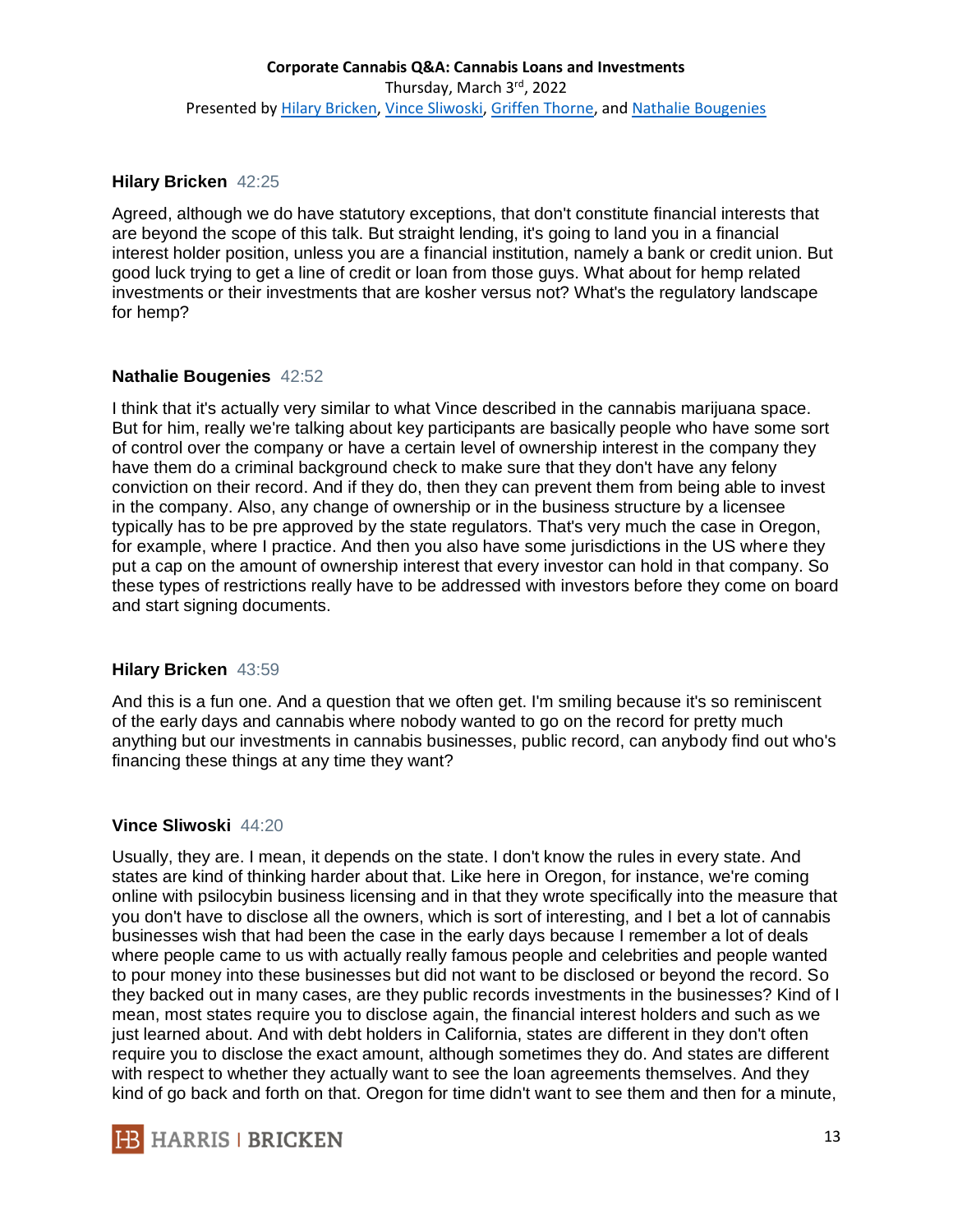they did not, they never asked for them again. So the actual document itself might not be a public record. But the fact that you invested in some way might be a public record, it really depends on the state and the time.

## **Griffen Thorne** 45:36

I want to add to that, that you're in California, for example, there's one, there's a search tool, so you can search a licensee. You can search an owner by name and or someone who owns more than 20% of the company or has a certain position in a company or in some cases can be a lender, if you qualify as an owner that their status as an owner is searchable, right. But as a lender financial interest holder, it's generally not. But any any information you give the government theoretically is public record, unless they can find a grounds not to produce it, right. So open records laws of fifth name, Brown Act or something California, whatever, you can send requests to the DCC here, and say, give me X information about a licensee in my experience, the DTC is just going to sit on that for a very long time, and then say, we can't share that with you. But theoretically, if someone sued them, they might be able to get it. The key point, though, here is even if it's not public information, that does not mean that the person who's a lender can refuse to disclose that on, say, an immigration petition, right. So this is a huge point, because we've wrecked lenders who are not US citizens, and it can totally affect your ability to come into United States, standing United States, become a citizen, all that stuff. And so, if you've asked, are you involved in any illegal businesses? You can't say no, even if you are just because it's not a, you know, easily accessible public record, right, that would be potentially fraud and all, you know, all kinds of a mess. So yeah, I mean, it may not be something you can easily find. But that doesn't, it doesn't mean you can just then go and like, lie to people essentially about it. Right? So it's a kind of a cargo careful thing to navigate for clients, which is like, hey, we don't want this to be out there. But we still have to be honest, if we're asked that question in business or government transactions, that makes sense.

#### **Hilary Bricken** 47:35

And regarding drafting these instruments, what are some of the cannabis intensive provisions that you guys usually put in there or that you see from other counsel, that should be in there really, for the protection of both sides?

# **Nathalie Bougenies** 47:54

I can take that. I think the one provision that you see regardless of what instrument you're using, admission agreement, promissory note, is basically that the investors are obligated to comply with all applicable state and local cannabis laws. This helps ensure that the company can secure or maintain a license. So that's pretty critical. Another thing that you see for instance, with promissory notes, if you're, you know, when we draft them in the context of an acid purchase agreement, that promissory note cannot be effective until you close on the acid purchase agreement. That's because you can basically exchange money with a licensee until the state has approved that transfer. So that's pretty important to make sure that money is kept in escrow until closing and then the data point when you get all the state approvals, the money can be released. That's pretty key. Another type of provisions that we often see address the significant risks that are associated with investing in a cannabis company. For example,

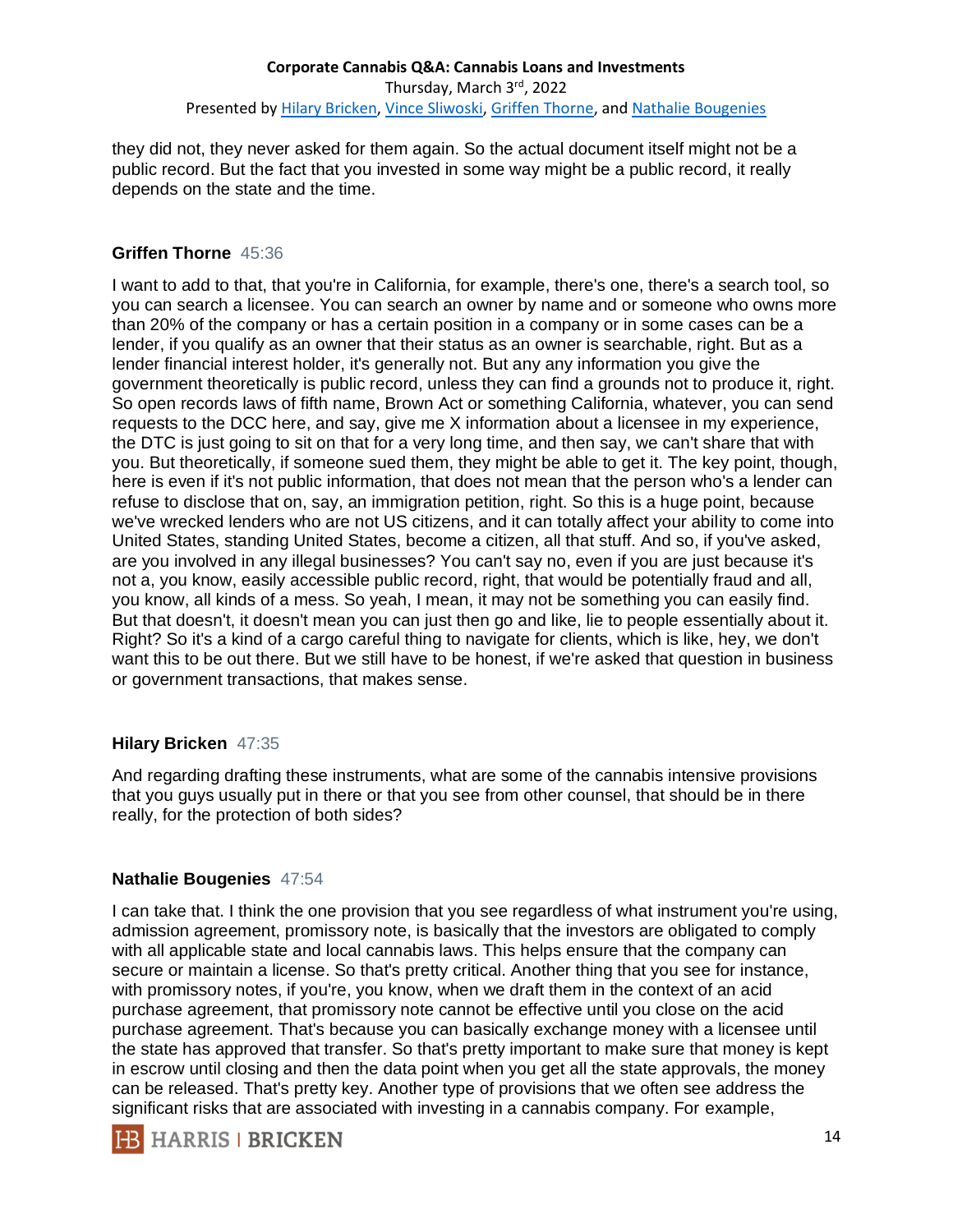prospective investors need to understand that the company as we discussed, discussed earlier with Section 8-E, won't be able to take any tax deductions and claim business tax credits, because their business activities are deemed unlawful under federal law. So those are some of the things that they should preach before they start investing. And then when it comes to hemp derived products, for example, prospective investors should also be warned of the risks of enforcement actions under federal law. If you're at all familiar with this, any company that manufactures for example, dietary supplements, or food products and mix any medical claims, is very much susceptible to receiving a warning letter from the FDA and that can have pretty severe consequences on the company. As a publicly traded company, they can be sued by their shareholders because the value of their shares will drop. Inevitably, if they receive that kind of a letter, they can also be faced with consumer class action lawsuits, we're seeing more and more companies being sued for selling or marketing products in a way that's deceiving, and consumers are getting injured. And so all of those things should be in solid agreements that pertain to investment really.

# **Griffen Thorne** 50:39

I have a thing to add to that too, which is that I think there's something I see all the time I work with borrowers. When you go up against a really big firm that may not have had a lot of experience doing that deals or something, but not necessarily in the cannabis space. They like to throw in things that just aren't going to work in the cannabis deal. So like one thing I see often is taking a security interest in a state license, you can't do that in California, because you can't tell them that history interest in the cannabis goods themselves. I don't think there's necessarily an interesting issue with a backup. I don't think there's necessarily an issue with taking security interest in a license or cannabis goods themselves. But once you go and try to take those things, A. you're not gonna be able to get the license and B. you might be walking yourself into criminal liability. If you take over cannabis goods, like thousands of pounds of flour, you don't have a license, right? What are you gonna do with it? So these are just considerations you need to think about and work through in erecting a bar or because for even a lender, you it's important to think about. The other thing that comes up very often that I think is the issue is that pledges, pledges, like a security interest. So if I am a lender, I want to pledge from the owners of the borrower, for example, that if they default, they'll just give me their equity interest in borrow, right? It's a different kind of security, but like, am I prepared as a lender to go in and start operating the cannabis company? Probably not, you know. And so if I'm getting a pledge, I need to be able to just need to consider that and think through it. What am I going to do with this? If I actually have to get ownership with a cannabis company, you may not know it, you can just assign this and sell off that, that right to somebody else? These are just things you think about a great cannabis deal, that may not be the case, if you're buying like a gym, right or a pizza parlor, it's just going to be very different configuration.

#### **Hilary Bricken** 52:33

And a footnote is for anybody who has forgotten or doesn't know, these companies cannot file for bankruptcy in federal court. So if it all goes to hell in a handbasket, you're not going to get relief as a creditor or secured or unsecured in a court of law when it comes to bankruptcy. So that's another issue the worst case scenario that has to be quarterbacks and the agreements, over priority of payments, potentially receivership and the agreement to appoint a receiver if there's an underlying claim regarding default. But keep that in mind, it's not going to be an easy

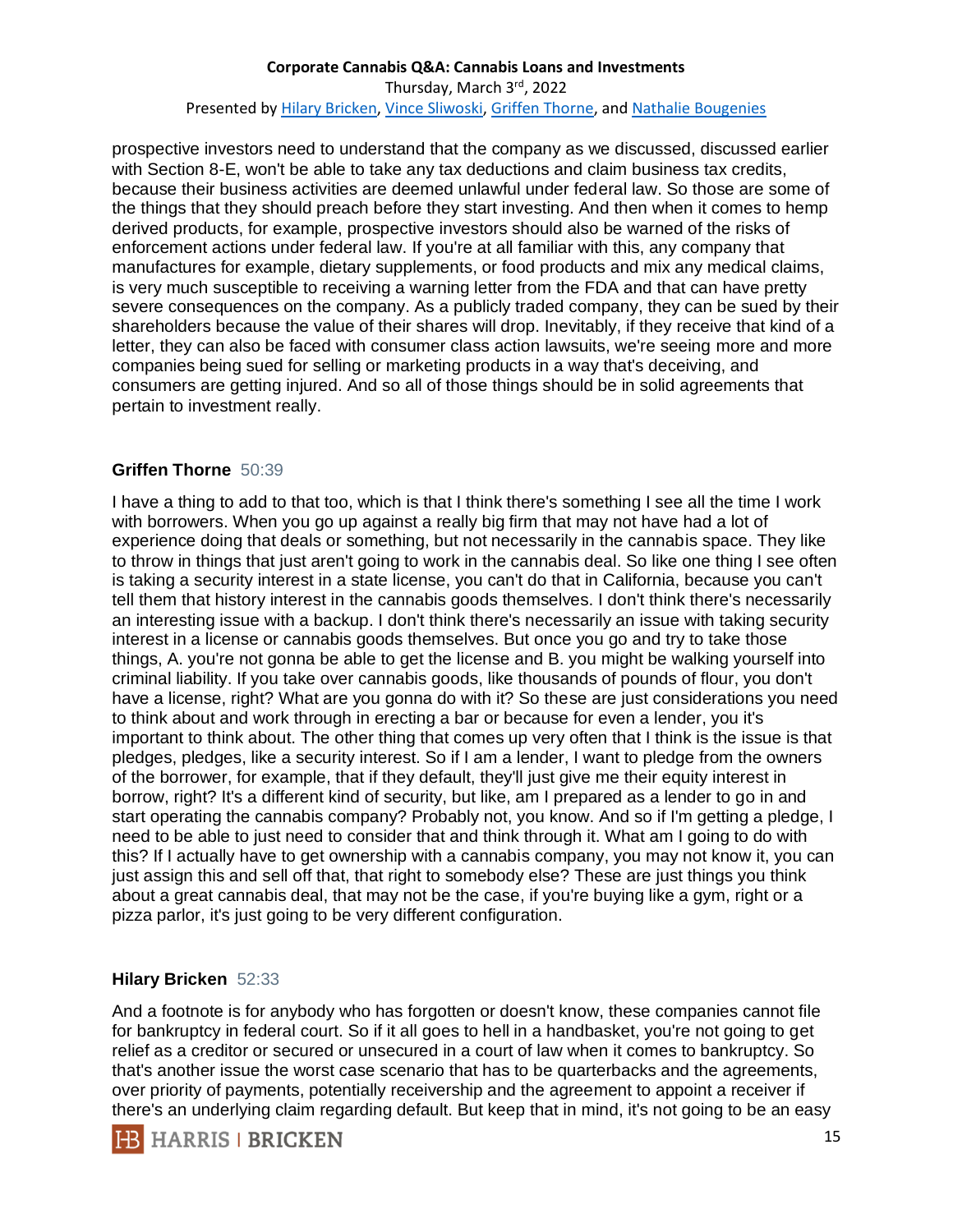exit. If these companies fail and can't pay you, restructuring them is very difficult because of the regulatory situation that they face. And bankruptcy is not available. Now. In the last, let's say, seven minutes or so that I have with our panelists. I want to do some flash round questions about loans, equity and convertible debt specifically. And I'm actually going to go back to convertible debt. Because we got this question beforehand. And we got it during the webinar. And I'm going to direct this events. What's the difference between a standard convertible note and a warrant and then a simple agreement for future equity, commonly known as a stakes agreement?

### **Vince Sliwoski** 53:46

Okay, good. Well, in order to explain the difference, I got to talk about what a few of these things are. We talked about what a convertible note is a warrant, most people have heard of a warrant, it's a contract, essentially, just like all of these other instruments between a company and an investor. It gives the investor the right to purchase a company stock at a specific price. And at a specific date. And that specific price is often referred to as the strike price in the document in the warrant. And again, it's issued directly by a company to an investor. So pretty simple. It's different than an option, which is something that can be traded between and among investors. Stock warrants have been around forever. They weren't as popular in the US or the cannabis industry, I would say prior to the rise of Spax in the last few years, that's back to the special purpose acquisition company that's outside the scope of this presentation. I would say that investing in warrants may be a consideration if you have limited funds, but you want to have an opportunity to benefit from stock gains as an investor. People often also invest in warrants use leverage, which is just a strategy where an investor can happen to borrowed capital to potentially bolster gains from an investment. Warrant prices are also always lower than the cost of buying actual shares of stock. So it's important for both the company and the investor to sort of understand when presenting the idea in the first place, I guess. from an investor perspective, you can acquire more words for your investment than actual shares, increases the number of shares you could cash in on should the stock price go above the strike price written in your warrant. That's basics. safes are a really interesting difference between safe and a convertible note, let me explain what a safe is, I guess they're they're relatively new. People like them, because they're simple and simpler than convertible debt. And they tend to have lower transaction costs, too. So both safes and convertible notes, try to get the company investment in its initial stages, their early stage, investment vehicles, and the investment in with a safe just like with a convertible note later turns into equity in the company. But they contain a lot fewer of these lengthy clauses that you'll find in convertible notes, they're less detailed, I guess, they were actually introduced to simplify the working of convertible notes. There are a lot of differences I could go through, but I'm just going to highlight a couple of quick you know, a lot of time. One is interest rates. In contrast to notes, eighth notes don't actually require the company to pay interest, whereas convertible notes do. So the interest rate for convertible note maybe I don't know, 4% to 10%, or something in the cannabis deal safe doesn't have to have that. Companies like it for that reason. Maturity date is another big difference. Convertible notes include a clause for maturity date, not present in the safe note, founders aren't put under a schedule in a safe mode, they don't have some deadline where they have to either return the principal amount or convert it into equity. Control is another big one. So you know, the detailed nature that we've been talking about of convertible notes works as sort of a benefit. By providing the company with a larger degree of control, you have very detailed terms and conditions for everything, every procedure from a conversion all the way to the maturity date. It allows for